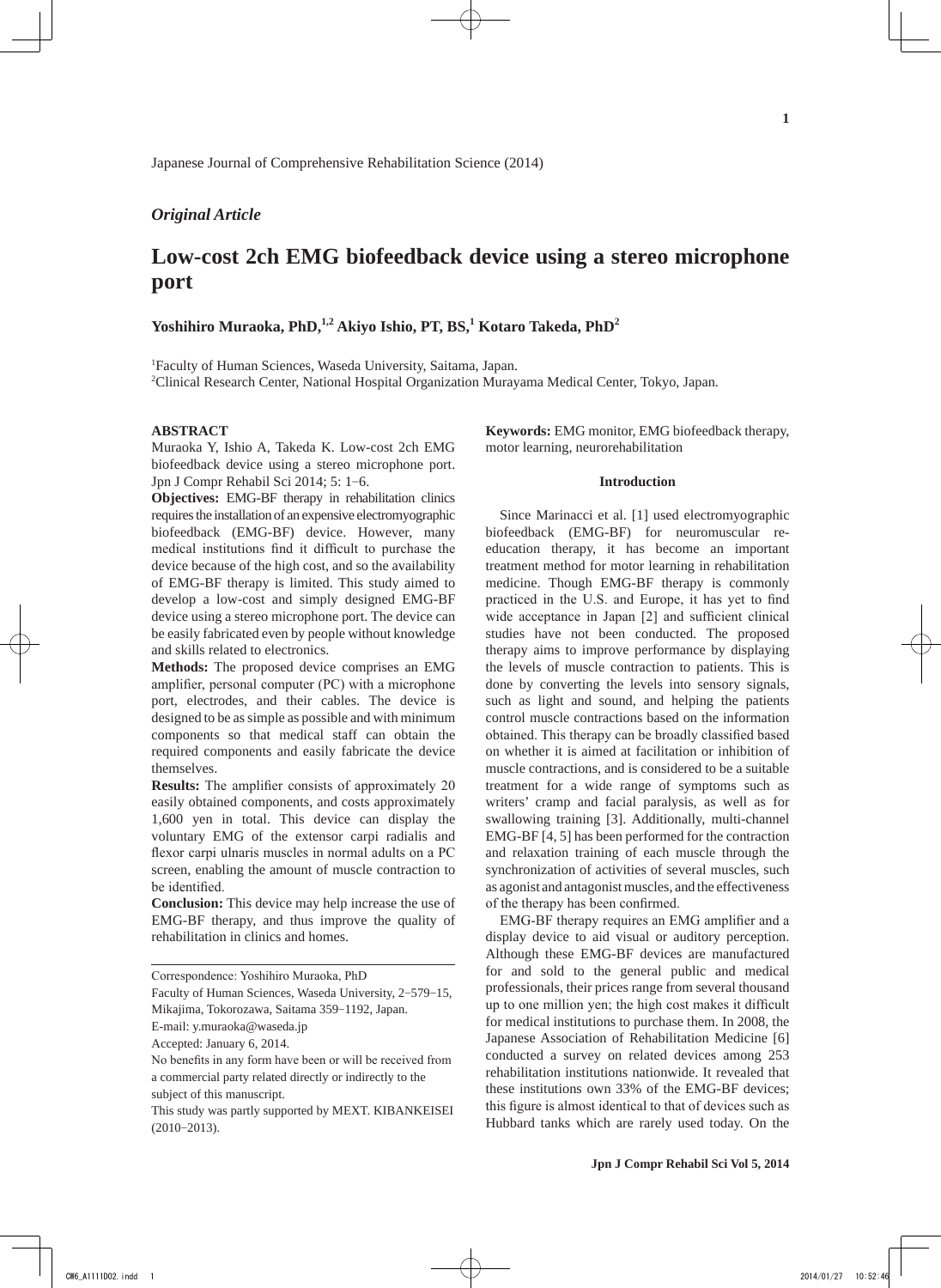other hand, the estimated percentage of those desiring to purchase EMG-BF devices was the highest among the 26 exercise therapy devices surveyed for this study. This indicates that there is a high demand for EMG-BF devices at clinics where the devices could be installed if the budget permits [2]. Hence, the high price of EMG-BF devices is believed to be restricting the extensive use of EMG-BF therapy. We consider that the use of EMG-BF therapy could be increased and hence the quality of rehabilitation medicine could be improved if therapists and physicians could easily fabricate EMG-BF devices at low cost themselves, similar to the assembly of patients' self-help devices. Moreover, if these devices could be fabricated by the patient's family members, it could lead to widespread use of higher quality voluntary practice at home.

This study aimed to develop a low-cost 2ch EMG-BF device for which medical professionals, who lack sufficient knowledge and skills related to electronics, can procure the necessary components and build themselves.

#### **Methods**

## **1. Device overview**

Figure 1 shows the structure of the proposed device. The device comprises the following: an EMG amplifier (usually enclosed by materials such as heat-shrink tubing; however, in the figure, the materials are removed to demonstrate that the amplifier has simple circuits); electrodes; electrode cables; and a personal computer (PC) with a microphone port. EMG waveforms and their power spectrum are displayed on the PC screen using audio waveform display software. The total cost of the EMG amplifier components is



#### Figure 1. Structure of the device.

The proposed device comprises the EMG amplifier unit, recording and reference electrodes, electrode cables, and a PC with a stereo microphone port. The PC screen displays the EMG waveforms, their power spectrum, and a meter to measure muscle contraction levels using audio waveform display software.

approximately 1,600 yen. Electrode cables cost about 800 yen per channel and electrodes (consumables) cost about 1,300 yen per channel.

## **2. EMG amplifier circuit**

Figure 2 shows the EMG amplifier unit circuit and Table 1 lists the components. Medical staff need to be able to build this EMG amplifier unit on their own. Instrumentation amplifiers (IC1, IC2: LT1167 in Fig. 2) were used, one for each channel, in the EMG amplifier. We placed 1 kΩ resistors (R1 and R3 in Fig. 2) in each amplifier for adjusting the amplification factor and amplified the power by approximately 50.4 times. In addition, to prevent saturation caused by the amplification of the DC bias voltages owing to unbalanced contact impedances, we installed two pairs of capacitors (C1 and C2, C4 and C5 in Fig. 2) of  $1 \mu$ F in parallel. These capacitors are aligned with the adjusting resistor in series and produce high-pass filter properties (lower cutoff frequency: 79.6 Hz). This allowed us to keep the direct current components unchanged. For EMG testing conducted in a shielded room, the lower cutoff frequency is typically set at 20 Hz at the time of EMG detection. However, to enable the device to be used in a training room for EMG-BF therapy and to eliminate the noise caused by commercial frequencies (e.g. 50 or 60 Hz) and the wandering baseline during movements, we set a relatively higher cutoff frequency of 80 Hz. Furthermore, we placed passive CR low-pass filters (R2, C3; R4, C6 in Fig. 2: upper cutoff frequency: 1,940.9 Hz) at the output section of the amplifier to reduce high-frequency noise.

For convenience, a USB type-A port was used to supply power to the instrumentation amplifiers from the USB port of the PC. A standalone DC-DC converter (IC3: MAU109 in Fig. 2) supplied power to each instrumentation amplifier after the 5 V of power from the USB port had been boosted by an extra  $\pm 15$  V. The standalone DC-DC converter was used to prevent internal short circuits when the ground levels for the microphone and USB ports became different upon connecting a device to the USB port of the PC.

The input port of the amplifier was connected to the 3.5φ stereo jack to which the electrode cables were connected. The output port of the amplifier was connected to the 3.5φ stereo plug that was to be connected to the microphone port.

Additionally, it was confirmed that manufacturing the proposed device would not infringe any patents.

#### **3. Screen display**

To display the EMG waveforms captured through the microphone port on the PC screen, free audio waveform display software for Windows was downloaded and installed on the PC. A handy oscilloscope [7] (OS: Windows 8/7/Me/XP) was used as PC screen display software in this study. If a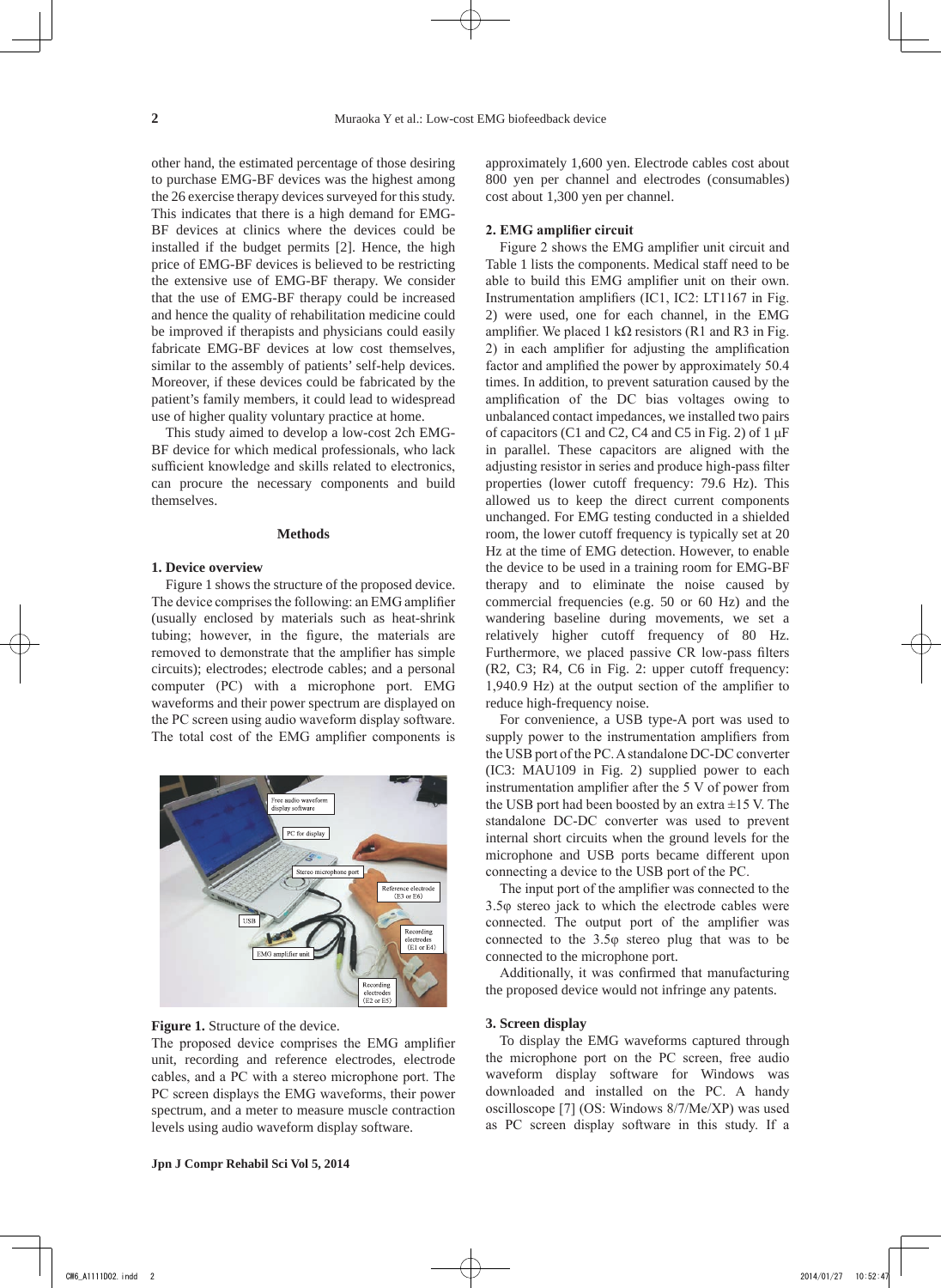

## **Figure 2.** EMG amplifier circuit.

A: EMG amplifier circuit diagram. R1-R4 and the numerical values denote the resistances and resistance values (Ω), respectively. C1-C6 and the numerical values indicate the ceramic capacitors and capacitance (F), respectively. B: Reference electrode (the ground wire) and recording electrodes (E1-E6) are connected to the circuit with a plug and jack used for the headphones. Each electrode corresponds to J1-J6 on jack 1 and jack 2. C: Outputs from the EMG amplifier are transferred to the PC through the microphone port. Simultaneously, 5 V is supplied to the EMG amplifier through the USB port. D and E: Solder side on the universal board (D) and assembly drawing (E). Roman numerals indicate line numbers (in lowercase) and row numbers (in uppercase) on the board, and the Arabic numerals written on IC1-3 denote pin numbers for the ICs. The ones with the same encircled symbol will be connected with a lead or cable. The lowercase letters denote the connected sections in the circuit, and the uppercase letters denote the sections connected with plugs and jacks. The sections highlighted in gray on the solder side will be connected using soldering. In addition, measurements can be performed by placing the reference electrode on either E3 or E6.

Macintosh computer is used instead of a PC, screen display software that is compatible with the Macintosh operating system is required.

#### **4. Operation verification test**

Using the assembled device, the authors served as the test subjects and verified the operation of the device. A total of four electrodes (two pairs) to detect EMG signals were placed, one pair on the muscle bellies of the extensor carpi radialis (the extensor digitorum muscle) and one pair on the flexor carpi ulnaris muscles in the left forearm of a healthy adult male. Separately, one reference electrode was attached to the dorsal wrist joint. Then, the subject repeatedly performed palmar flexion and dorsiflexion of the wrist joint, as well as extension movements of the fingers,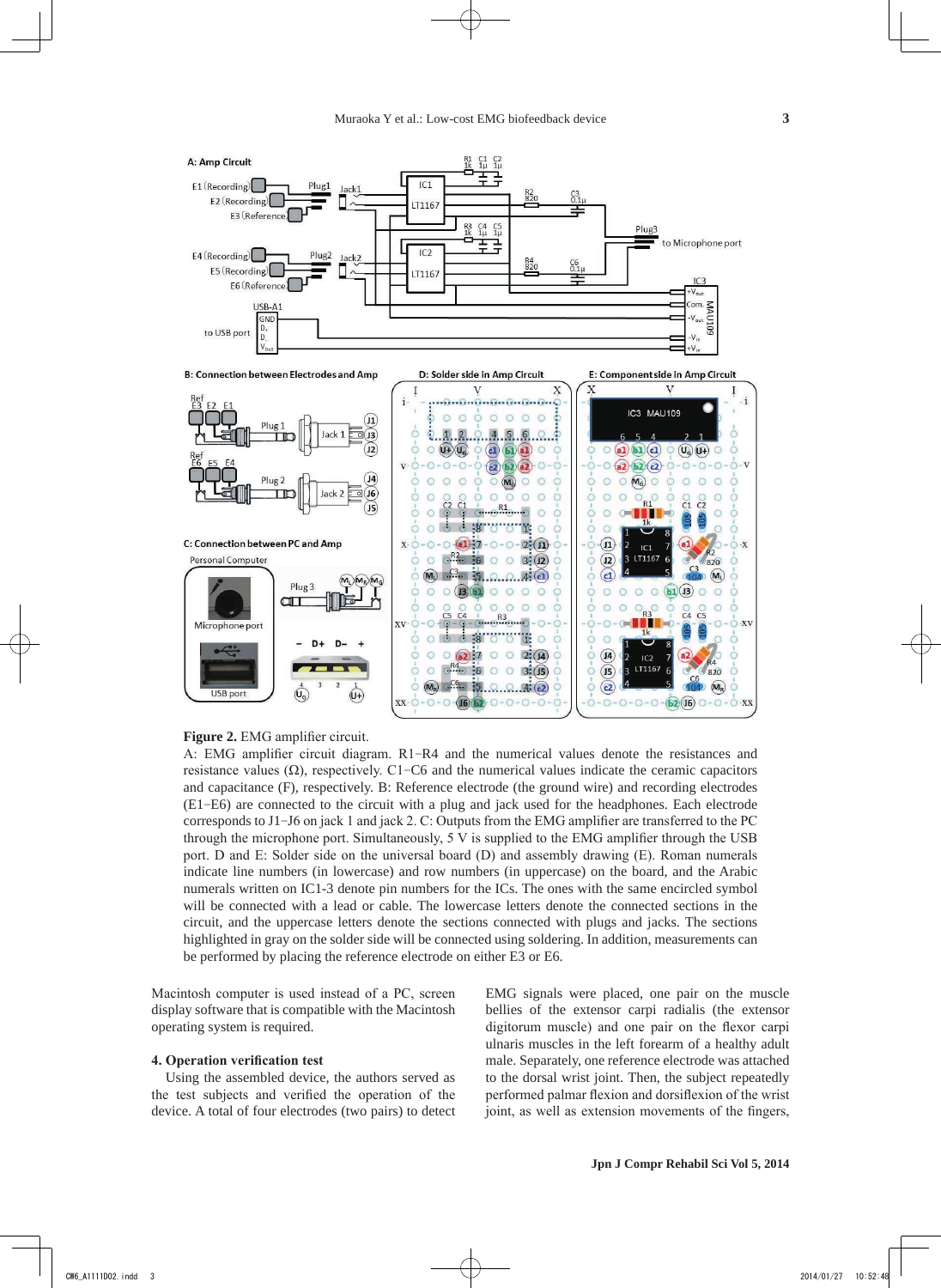| Schematic symbol         |                 | Part name                       | Model,<br>Type, Number, etc.           | Prices for<br>reference | Subtotal                             |
|--------------------------|-----------------|---------------------------------|----------------------------------------|-------------------------|--------------------------------------|
| Board                    |                 | Universal Board                 | $\times 1$                             | $60$ yen/pc.            | Amplifier<br>unit about<br>1,600 yen |
| Power supply<br>circuit  | IC <sub>3</sub> | DCDC converter                  | $MAU109\times1$                        | $370$ yen/pc.           |                                      |
|                          | $USB-A1$        | USB code                        | $\times 1$                             | $105$ yen/pc.           |                                      |
| Microphone port          | Plug3           | $3.5\varphi$ stereo plug        | $\times 1$                             | 50yen/pc.               |                                      |
| EMG amplifier<br>circuit | $R1-4$          | Carbon composition resistor     | 1k $\Omega \times 2$ , 820W $\times 2$ | 2yen/pc.                |                                      |
|                          | $C1-6$          | Multilayer ceramic<br>capacitor | $1\mu$ F×4, $0.1\mu$ F×2               | $15$ yen/pc.            |                                      |
|                          | $IC1-2$         | Instrumentation amplifier       | $LT1167\times2$                        | $400$ yen/pc.           |                                      |
|                          | $Jack1-2$       | 3.5 ostereo jack                | $\times 2$                             | $60$ yen/pc.            |                                      |
| Electrode                | $E1-E6$         | 2 set of electrodes             | $HV-3DPAD\times1$                      | $1,320$ yen/set         | Electrode<br>unit about<br>3,600 yen |
| Electrode code           | $Plug1-2$       | Electrode cord                  | $HV-CODE-A\times 3$                    | $735$ yen/pc.           |                                      |
|                          |                 | $3.5\varphi$ stereo plug        | $\times 2$                             | $50$ yen/pc.            |                                      |

**Table 1.** Parts and price list of 2ch EMG amplifier.

Breakdown of EMG amplifier unit: Common part such as power supply: about 600 yen, Amplifier: about 500 yen/ ch.

approximately once every second. We used Omron's adhesive electrode, which is available at general consumer electronics retailers, as a low-frequency therapy device (HV-3DPAD) by dividing it into three pieces. The recording electrode was trimmed to dimensions of approximately 30 mm  $\times$  20 mm. The EMG waveforms displayed on the PC screen were captured during repeated palmar flexion and dorsiflexion via the assembled device and stored as an image.

Panasonic's CF-SX-1 installed with Windows 7 (operating system) was used as the PC for screen display purposes.

#### **Results**

Figures 3 and 4 show the EMG waveforms displayed on the PC screen. Figure 3 depicts the EMG waveforms at the time of palmar flexion and dorsiflexion of the wrist joint. The upper and lower sections show the EMG waveforms for the extensor carpi radialis and flexor carpi ulnaris muscles, respectively. Figure 4 depicts the EMG waveforms for repeated extension movements of the fingers. The upper and lower sections show the EMG waveforms and their power spectrum, respectively. The time scale for the EMG waveforms in both figures was adjusted to 500 ms/div. The amplitude scale can be adjusted iteratively by using the bar located on the right side, and it was adjusted to approximately 10 mV/div for the measurements performed in this study for the sake of visual clarity.

These settings helped display a low noise level and

excellent EMG waveforms, which permitted satisfactory visual perception of the amount of muscle contractions.

On Windows 7, we clicked "Control Panel," "Hardware and Sound," "Sound," "Recording," and "Microphone" in sequence. After clicking and opening the "Properties" for the microphone, we clicked the "Listen" tab. Next, we checked the "Listen to this device" option and then clicked "OK." Subsequently, we were able to confirm the myoelectric sound, which corresponds to the myoelectric volume, on connecting a speaker or headphones to the audio output port.

#### **Discussion**

The proposed EMG-BF device was fabricated by designing an EMG amplifier with the simplest possible circuits and by using the minimum number of necessary components. Two-channel EMG waveforms were input from the PC stereo microphone port, which is readily available to the general public, and then displayed on the screen. The components used as primary integrated circuits for the EMG amplifier comprised two items, namely, instrumentation amplifiers and an isolated DC-DC converter. The total number of components is approximately 20 including other minor components such as resistors, capacitors, and a USB port. Additionally, because these components can be obtained easily, we believe that medical professionals and ordinary people, without a detailed knowledge and skills related to electronics, can purchase the components and build the device. This would allow several EMG-BF devices to be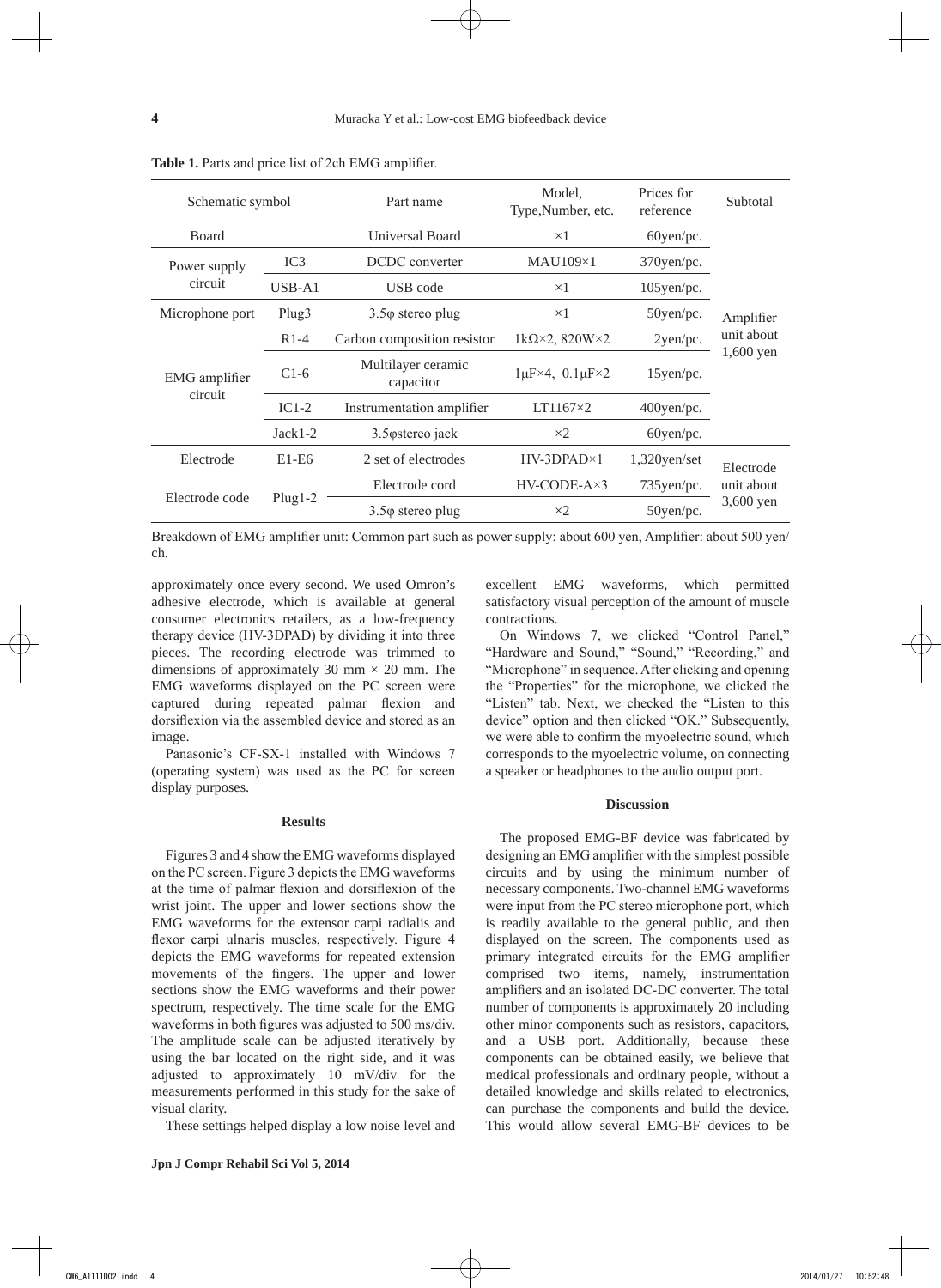

**Figure 3.** EMG waveforms displayed on the PC screen (2ch display).

EMG waveforms were captured during the palmar flexion and dorsiflexion of the wrist joint. The upper and lower sections show the EMG waveforms for the extensor carpi radialis and flexor carpi ulnaris muscles, respectively.



**Figure 4.** EMG waveforms displayed on the PC screen and their frequency spectrum. EMG waveforms were captured during repeated extension movements of the fingers. The upper and lower sections show the EMG waveforms and their power spectrum, respectively.

owned, which would otherwise be difficult to purchase owing to their high price even for a medical institution, and for them to be used to train each patient. Moreover, we expect that fabrication of an EMG-BF device by the patient's family members themselves would encourage extensive use of the device at the household level, and raise the quality of EMG-BF therapy at home. The proposed device is a low-cost instrument that offers excellent cost-performance and can improve the quality of rehabilitation at hospital or in the home.

The device was designed by assuming myoelectric

signals to be audio signals and inputting them through the microphone port, thus enabling the use of audio display software which is widely available on the Internet. A comparison between audio signals and myoelectric signals showed that the microphone voltage level is usually about 1 mV at most. Because myogenic potentials are about  $10 \mu V$ , an amplification factor of approximately 50 is sufficient to transform the myoelectric signals to the microphone level. Moreover, with regard to the frequency range, the frequency range of the microphone, which corresponds